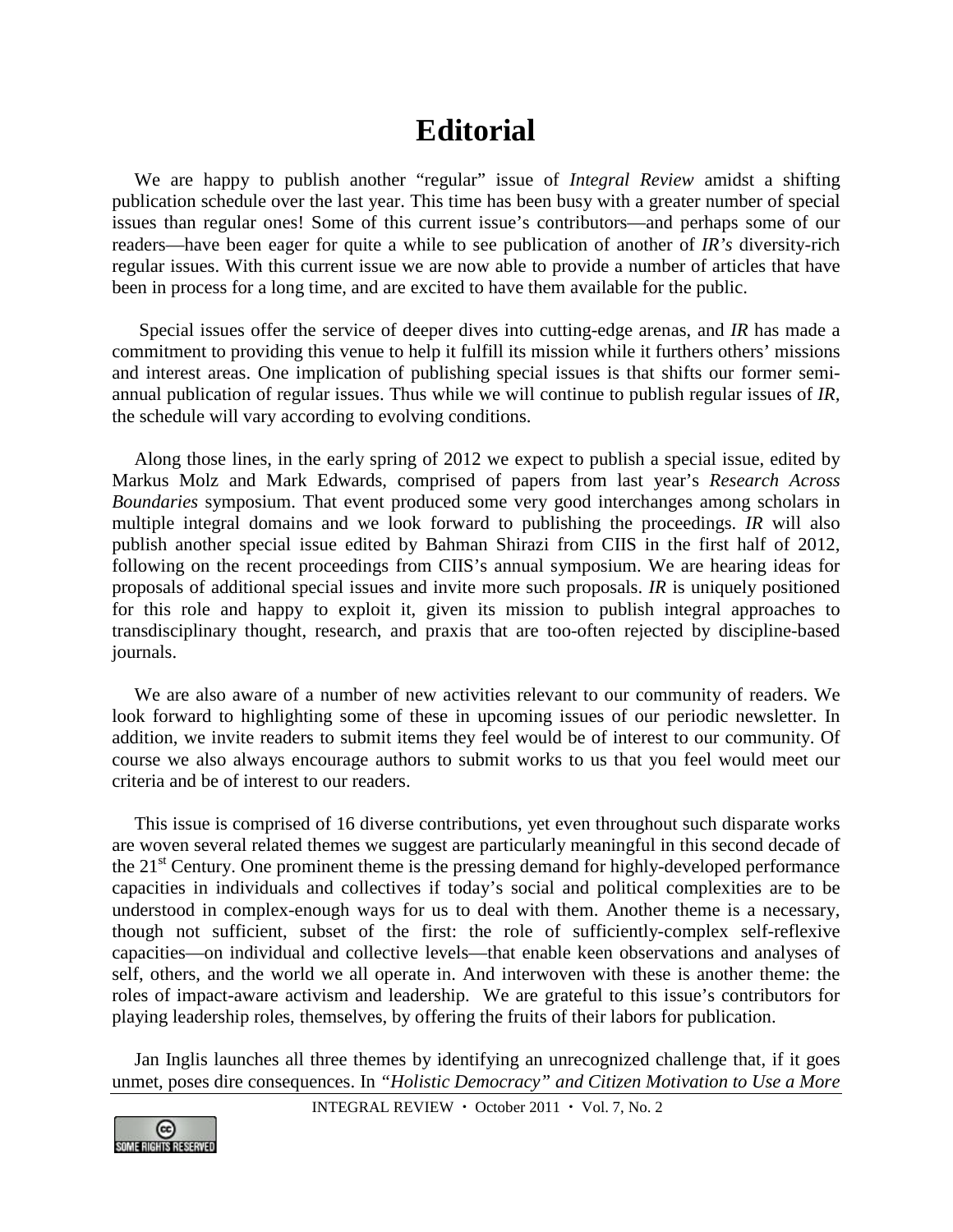*Holistic Approach to Public Decision Making*, Inglis goes beyond her report on a small research project to explicate the implications and possible resolutions of a catch-22, a trap that we might say has the world by its tail: "people cannot commit to using a new, more time-consuming method [for holistic public decision making about issues] without experiencing what it entails and they cannot experience what it entails without committing time to do so." Her article unpacks why abandoning our quick-fix and "leave it to others to solve" mindsets is more essential than we seem to realize, and names some requisite methods and capacities to do so.

In *Skillful Engagement with Wicked Issues: A Framework for Analysing the Meaning-Making Structures of Societal Change Agents,* Thomas Jordan offers a highly systematized approach to examining the strong to weak continuum of societal change agents' awareness of task complexity, context, stakeholders, self, and perspective, and the vital relationships of these dimensions for sufficiently comprehensive activism and change leadership. Why does this matter? In these times, we'd say it *does* matter that we possess tools to help us assess how change efforts are conceived, how they are organized, how they are implemented, and why they do or not achieve socially-necessary results. Our penchant for following or supporting charismatic change agents should be informed by analysis of efforts' comprehensiveness and probabilities for effectiveness. Jordan's framework is a tool in that analytical toolbox.

Tom Murray drills down into and explicates capacity issues, some of which were emphasized by Inglis and Jordan, in his article primarily addressed to the community of integral theory and practice but apropos to all efforts intended to foster transformative praxis. His *Toward Postmetaphysical Enactments: On Epistemic Drives, Negative Capability, and Indeterminacy Analysis* is an argument for epistemic wisdom and what it demands of us: "w*hether* we believe in a god, or in capitalism, or an evolutionary omega point, is less important than *how* we hold that belief, and *how* we hold it is a matter of skills." Such epistemic wisdom is the fruit of a number of skills Murray carefully delineates. Since skills are acquired through practice and supported by a community of practice, reading Murray alone will not foster the development of such wisdom. His article is a clarion call for individual and collective reflexion, reflection, inquiry, and new skills in action, for all to heed if "second tier" transformative impacts are truly goals.

The remaining works published in this issue afford concrete applications of these themes. Benedikter argues for epistemic wisdom in connection with assumptions about paradigm change and if and where it manifests. Relevant capacities of notable individuals are examined: luminary Dag Hammarskjöld, former UN Secretary-General (by Kristian Stålne) and 2011 Norwegian terrorist Anders Behring Breivik (by Pelle Billing and Kristian Stålne). Our collective relationship to global change and capacity to be effective in that relationship is examined by Stewart Brand (by Russ Volckmann), and the integral community's relationships to AQAL and a lesser-known indepth development and deployment of AQAL are reflected upon by two participant-contributors in the 2010 Integral Theory Conference (by Hugh and Kay Martin). These pieces invite new lenses on people, phenomena, and epistemic wisdom.

New lenses support insight, and aesthetic insights support transformative action in a world that so sorely needs it. *Wauld,* by *IR's* Arts & Creativity Editor Andrew Campbell, and *Into the Long* by Sara Wolcott, both invite multifaceted gazes: micro and macro, near-sighted and farsighted, short term and long term. We hope zooming in and zooming out on both of these